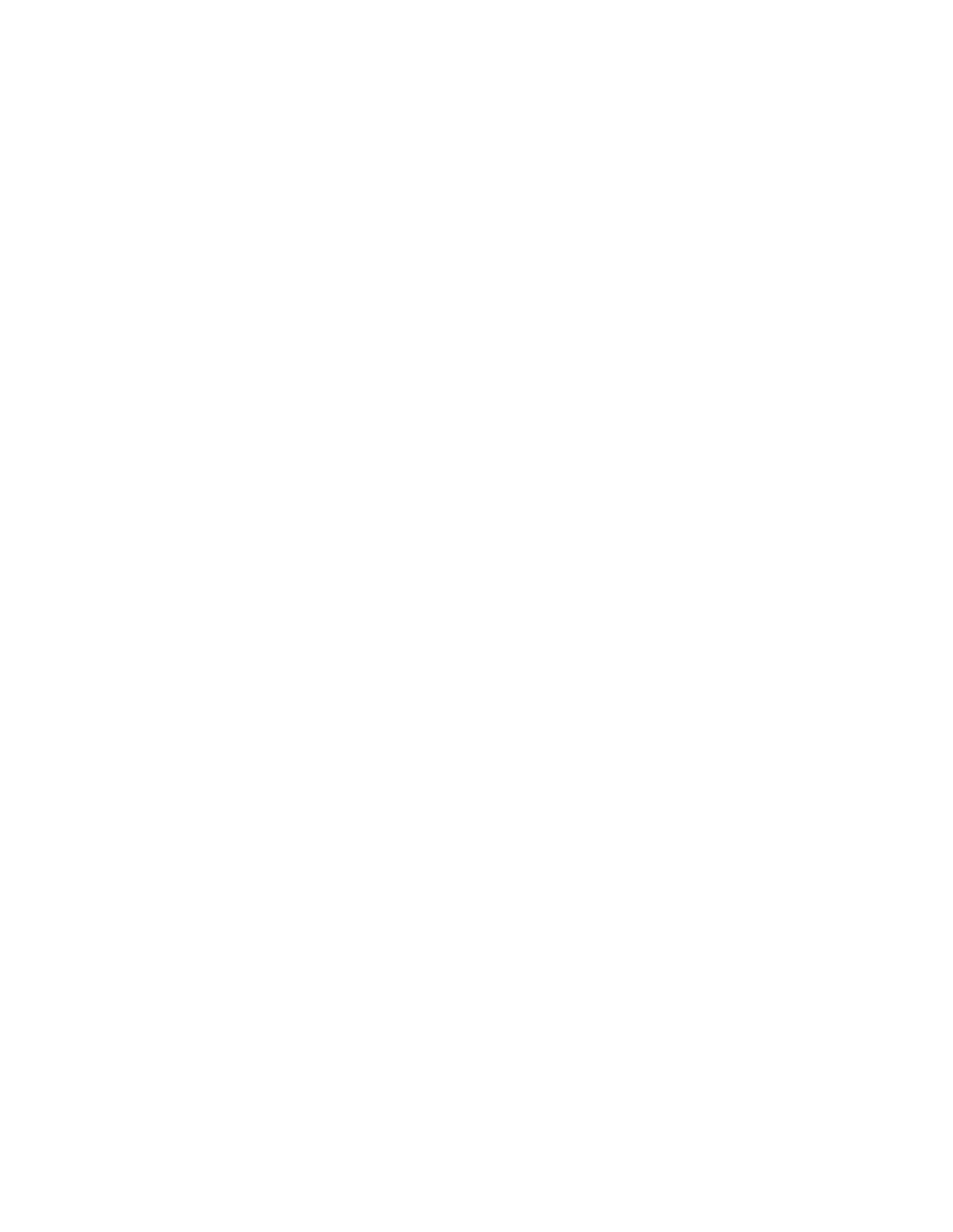# **Unpacking:**

Thank you for your purchase of this Botex Professional product. Every unit has been thoroughly tested and carefully packed before delivery. Unpack the shipping carton carefully, check carefully for sure your new unit is not damaged and all accessories not missing. In the event damage has been found or parts are missing, please do not use it and contact your authorized dealer immediately.

### **Introduction:**

This unit is a four channel DMX/ MIDI pack. This unit can be used as a four channel stand alone chaser, also you can use any DMX controller or MIDI to control this unit. Moreover, this unit can be wireless controlled by the optional remote control(sold separately). This unit has built in memory to save and retain your data in case the unit's power is accidently disconnected.

To optimize the performance of this product, please read these operating instructions carefully to familiarize yourself with the basic operations of this unit.

# **Warning!**

This product must be grounded. Do not spill water or other liquids into or on to your unit. To prevent or reduce the risk of electrical shock or fire, do not expose this unit to rain or moisture.

### **Caution!**

There are no user serviceable parts inside this unit. Do not attempt any repairs yourself. Should you experience any problem during use, please contact your local dealer immediately.

Do not discard the shipping cartoon in the trash. Please recycle when ever possible.

### **Fuse replacement:**

Disconnect the unit's main power. Insert a standard flat screwdriver in to the fuse holder housing. Turn the screwdriver in counterclockwise direction to release the fuse holder. Remove the old fuse and replace it with the same type. Insert the fuse holder back into its housing and turn in clockwise direction to lock the holder in place.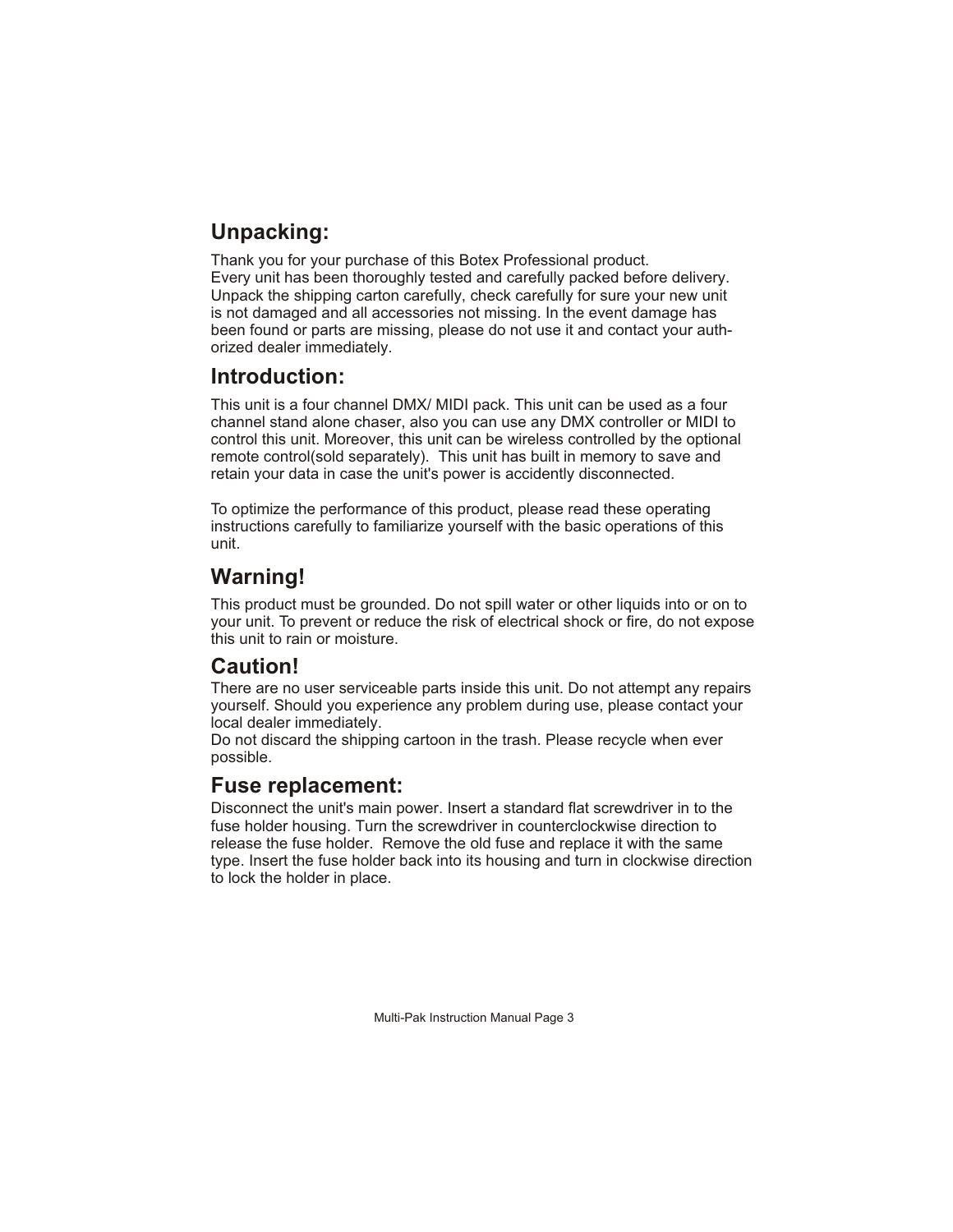**Functions & Controls (Front):**



- 1. Channel Output 5A per channel, total 16A.
- 2. LED Indicators These LEDs will indicate their relevant channel activity.
- 3. LED Display This Display will show the program activity and function state.
- 4. Up Button This button is used to advance the selected readings in the menu.
- 5. Down Button This button is used to descend through the menu selections.
- 6. Mode Button Use this button to change the operating mode between Chase and Receive mode
- 7. Menu Button This button will activate different functions in Chase or Receive mode.
- 8. Infrared Sensor Detects infrared signal from its remote control(optional).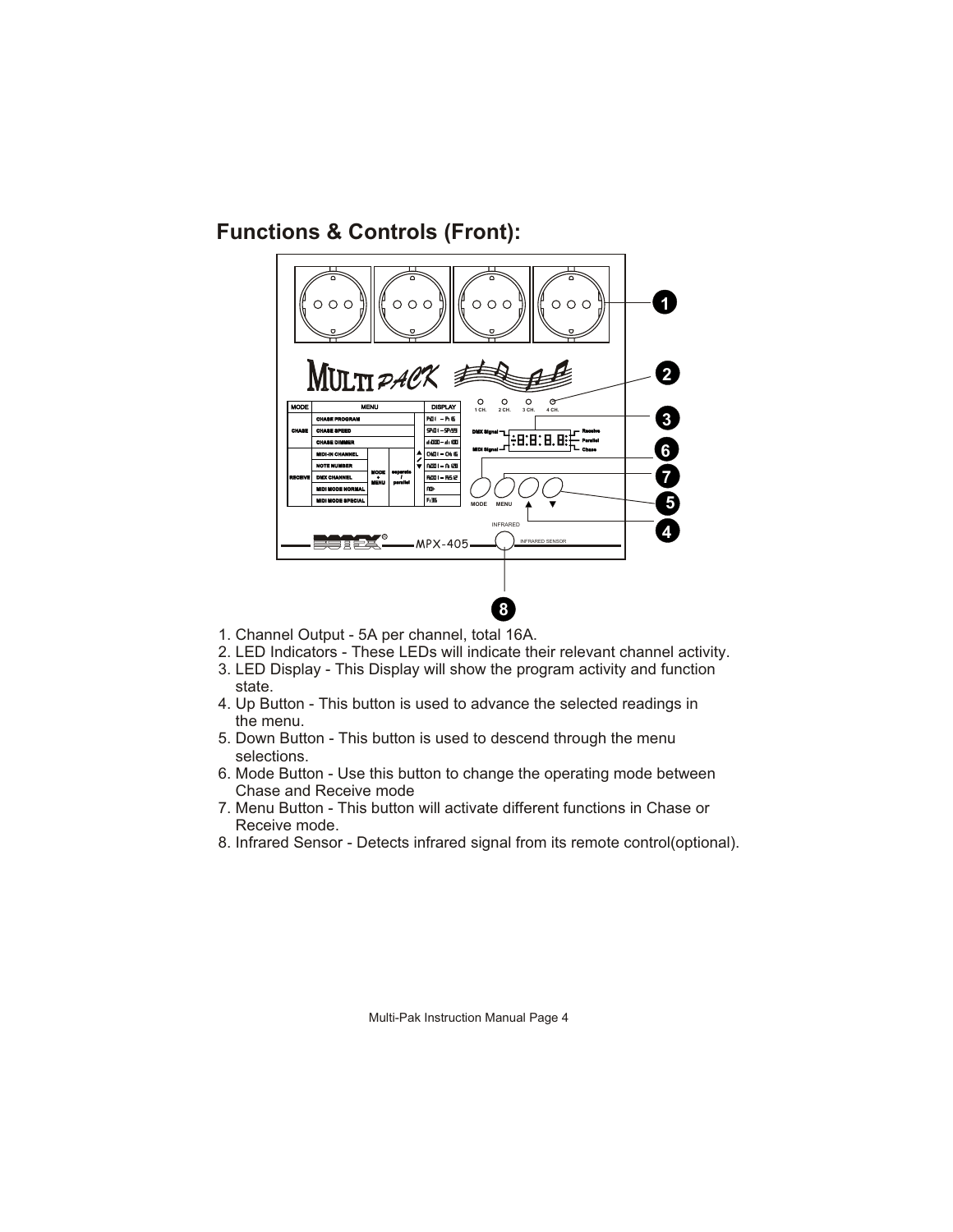### **Functions & Controls (Rear):**



- 1. Power Cord Plug this cord into a matching wall power outlet.
- 2. DMX Input This connector is used to receive DMX input signal from a DMX controller.
- 3. DMX Output This connector is used to send your DMX input signal through to the next DMX device.
- 4. Channel Fuses Each of the four channels is protected by a 6.3A fuse. These fuses prevent you from overloading and damaging.
- 5. MIDI In This connector is used to receive MIDI signal from a MIDI controller or MIDI sequencer.
- 6. MIDI Thru This connector is used to send the signal coming in from the MIDI IN jack (5) to another MIDI device.
- 7. Link In This connector accepts communication data from the preceding unit. All the linked units will be controlled by the first unit. Besides, this connect also can be used for the external infrared detector (sold separately).
- 8. Link Out This connector sends he communication data to the next unit.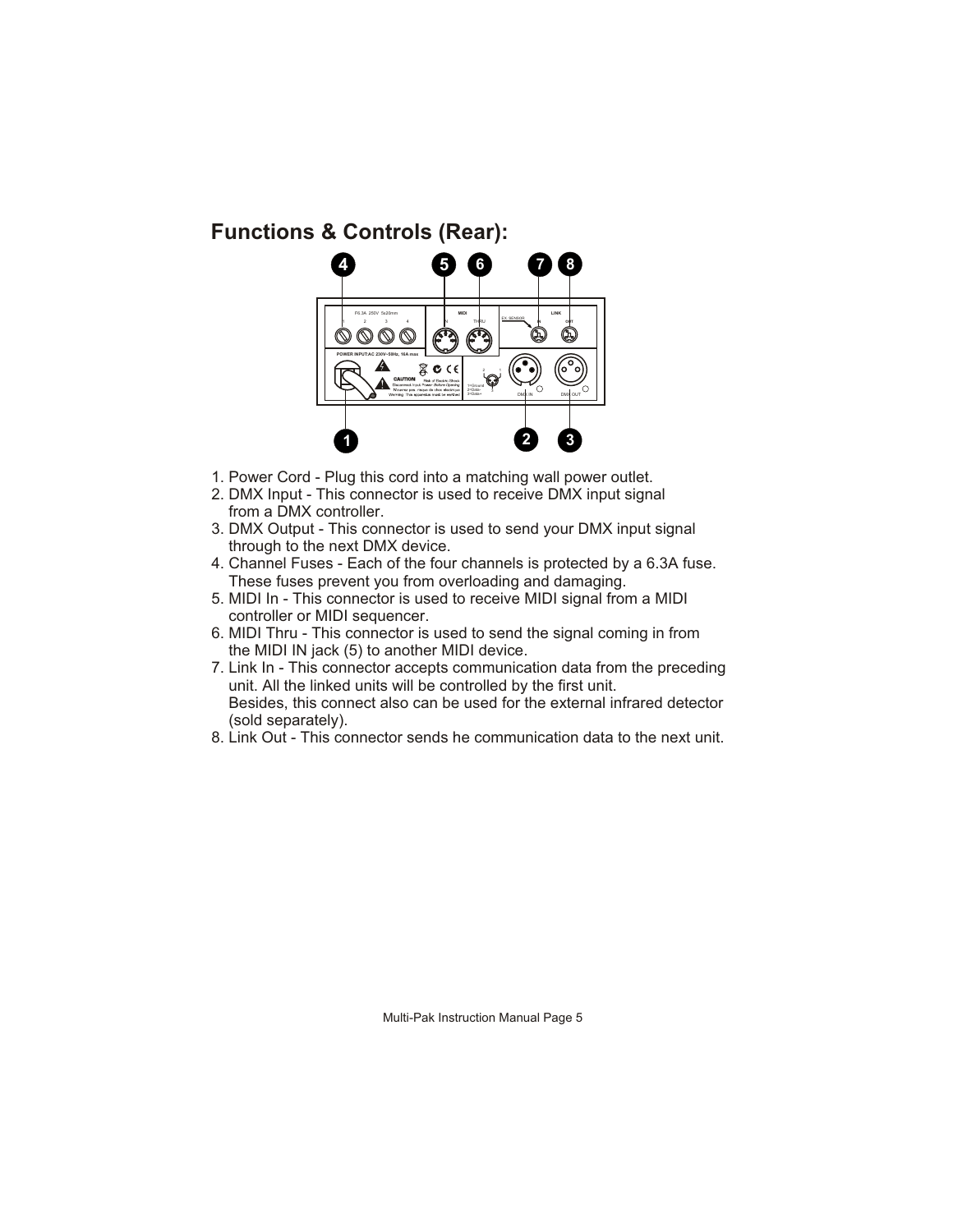### **Set-Up:**

#### **Power Supply**

- 1. Before plugging your unit in be sure the source voltage in your area matches the required voltage marked on your unit.
- 2. Do not attempt to operate this unit if the power cord has been frayed or broken.

#### **DMX Cable Requirements**

This unit and your DMX controller require a standard 3-pin XLR connector for DMX input and DMX output (figure 1). If you are making your own cables be sure to use standard two conductor shield cable (This cable may be purchased at almost all pro sound and lighting stores). Your cable should be made with a male and female XLR connector on either end of the cable.



Figure 1

*\*Special Note*: For reducing signal errors and avoiding signal transmission problems and interference, it is always advisable to connect 120 ohm impedance DMX signal cable and DMX terminator for signal connection.

### **MIDI Cable Requirements**

The MIDI input will accept multiplexed digital MIDI control signal. The control is via 5-pin DIN type connector. Pin connections are shown in figure 2. Another 5-pin DIN connector is also fitted for signal pass through, allowing the MIDI signal to be fed through to other devices.

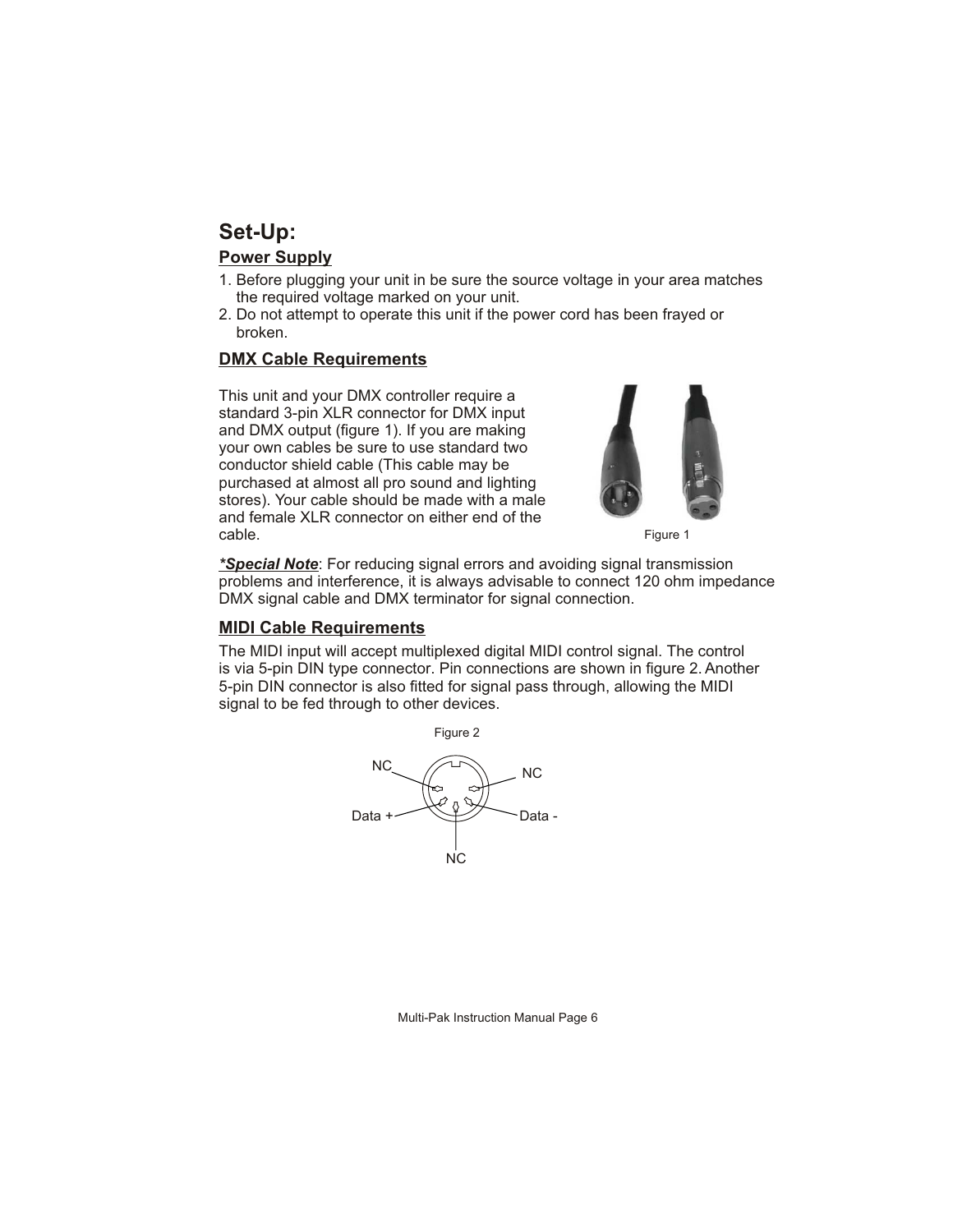# **Operating Instructions:**

This product has two different operating modes: Chase and Receive modes. In Chase mode, this unit serves as a 4 channel chaser. In Receive mode, this unit serves as a 4 channel DMX dimmer or MIDI pack. Please follow the instructions to operate the unit in your desired mode.

### **Chase Mode:**

This mode allows you to select any of 16 built-in programs, chase speed and the light intensity for desired dramatic lighting.

Use the MODE to select Chase mode, the LED near Chase is lit indicating your selection and the LED Display shows "P" followed by two numbers from 01-16.

### **Select your desired chase program**

Once you have accessed Chase mode, press MENU to scroll to program menu. The chase program is represented in the LED Display by "P" followed by two numbers 01 -16. You can use the UP and DOWN Buttons to select any of the built-in 16 programs to run at a single time.

### **Select your desired chase speed**

This function allows you to change the program chase speed. While in Chase mode, press and release MENU several times until "SP" followed by two numbers 01-99 is displayed in the LED Display. Then use UP and DOWN to select your desired chase speed. A value 99 will give you the fastest chase speed. A value 01 represents the slowest chase speed.

### **Select your desired light intensity**

This function allows you to change the light intensity. While in Chase mode, press and release MENU several times until "d" followed by three numbers 000-100 is displayed in the LED Display. Then use UP and DOWN to change the light output intensity. A value 000 represents zero output and value 100 represents full intensity.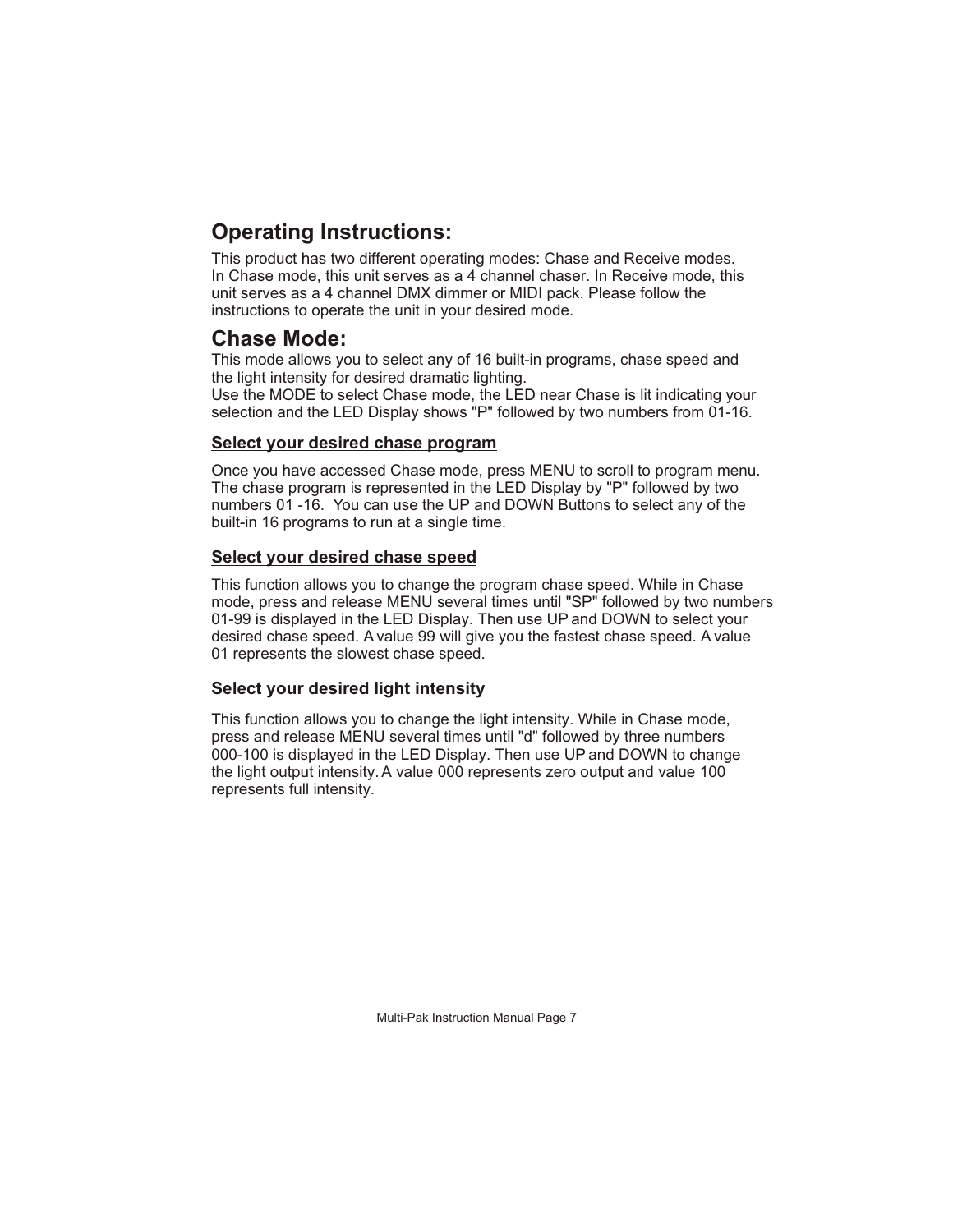# **Receive Mode:**

Use the MODE to access Receive mode, the LED near Receive is lit indicating your selection and the LED Display shows "CH" followed by two numbers from 01-16. This mode allows you to use your unit as a four channel DMX/ MIDI pack. You may also set your unit to function as a 1 or 4 channel pack. To change between Separate and Parallel mode:

- 1. Press and hold down the MODE button.
- 2. While holding down the MODE button, tap the MENU button, the LED near Parallel will be lit indicating this unit will be used as a single channel pack and the output of four channel will be controlled by one channel.
- 3. Repeat steps 1 & 2, the LED near parallel will go out, this unit will shift to Separate mode(4 channel pack).

#### **MIDI channel setting**

This setting allows you to select MIDI input channel from 01 to 16. While in Receive mode, press and release MENU several times until "CH" followed by two numbers from 01-16 is displayed in the LED Display. Then use UP and DOWN to select MIDI input channel.

#### **Note Number setting**

This setting allows you to select starting MIDI Note Number to trigger this MIDI pack. Any MIDI device is required to send 21 Note Numbers to control the pack. Note Numbers 1-4(velocity) control the intensity of the four individual channel. Note Numbers 5-20 turn ON/OFF the programs 01-16 respectively, and the Velocities control the master level of the programs. Note Number 21 adjusts the chase speed of the program.

While in Receive mode, press MENU to scroll to Note Number mode, the LED Display will show "N" followed by three numbers 001-128 indicating your selection. Use UP and DOWN to select desired Note Number.

### **Normal MIDI/ F36 mode**

While in Receive mode, press MENU to scroll to Normal MIDI or F36 mode, "Nor" in the LED Display represents Normal MIDI and "F36" will display in F36 mode. Use UP or DOWN to change between these two mode.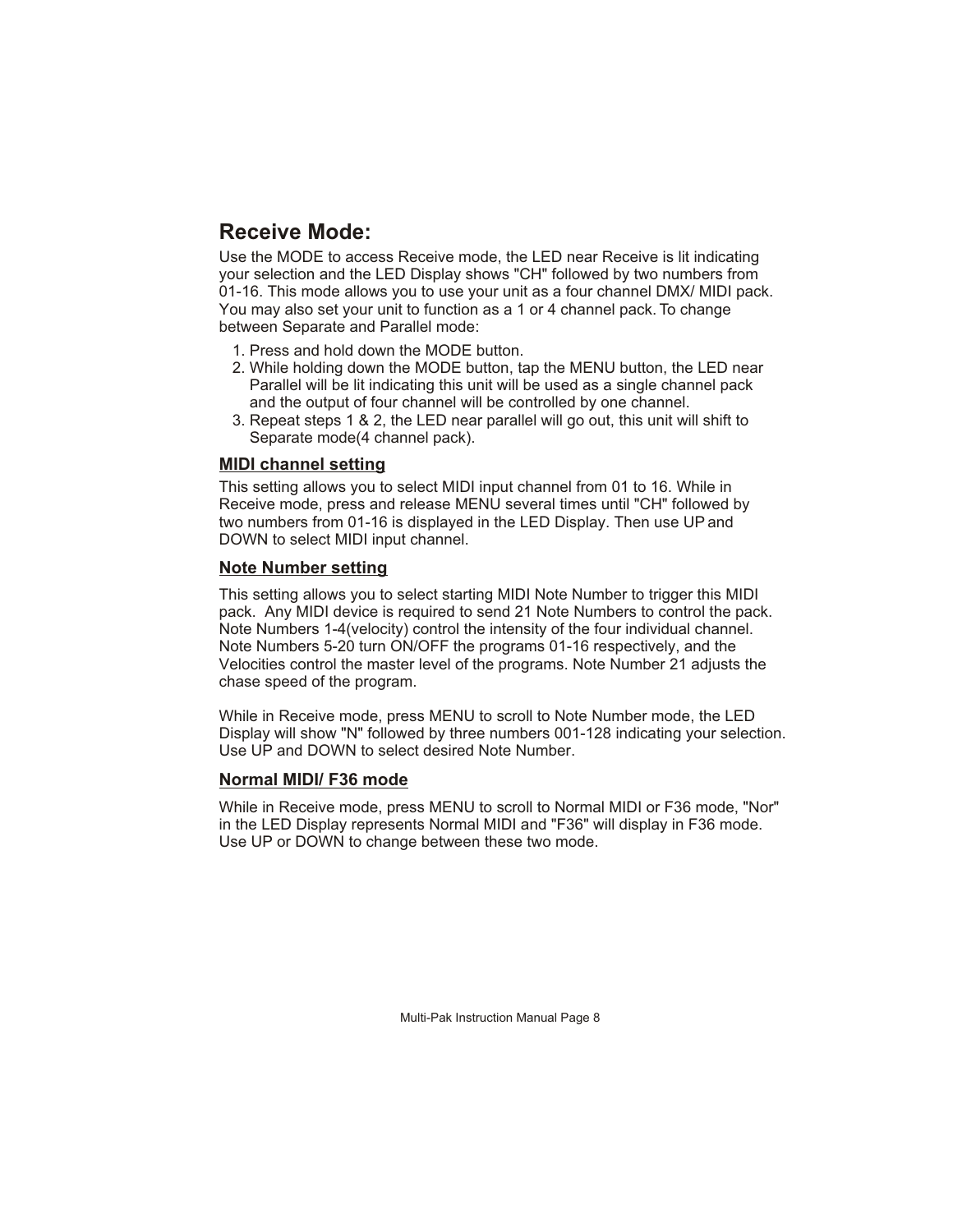In Normal MIDI mode, starting Note Number is exactly what you have selected in Note Number mode. For example, if you select 008, then it is the starting Note Number.

In F36 mode, you must count the Note Number beginning from 36. For example, if you set 001 in Note Number, accordingly the starting Note Number should be 36, if you set 008, then the starting Note Number should be 43.

#### **DMX address setting**

This setting allows you to change DMX address to trigger the DMX controller. While in Receive mode, press MENU to scroll to DMX address setting. This will be indicated by "A" followed by three numbers 001-512 displayed in the LED Display. Then use UP and DOWN to select your desired DMX address.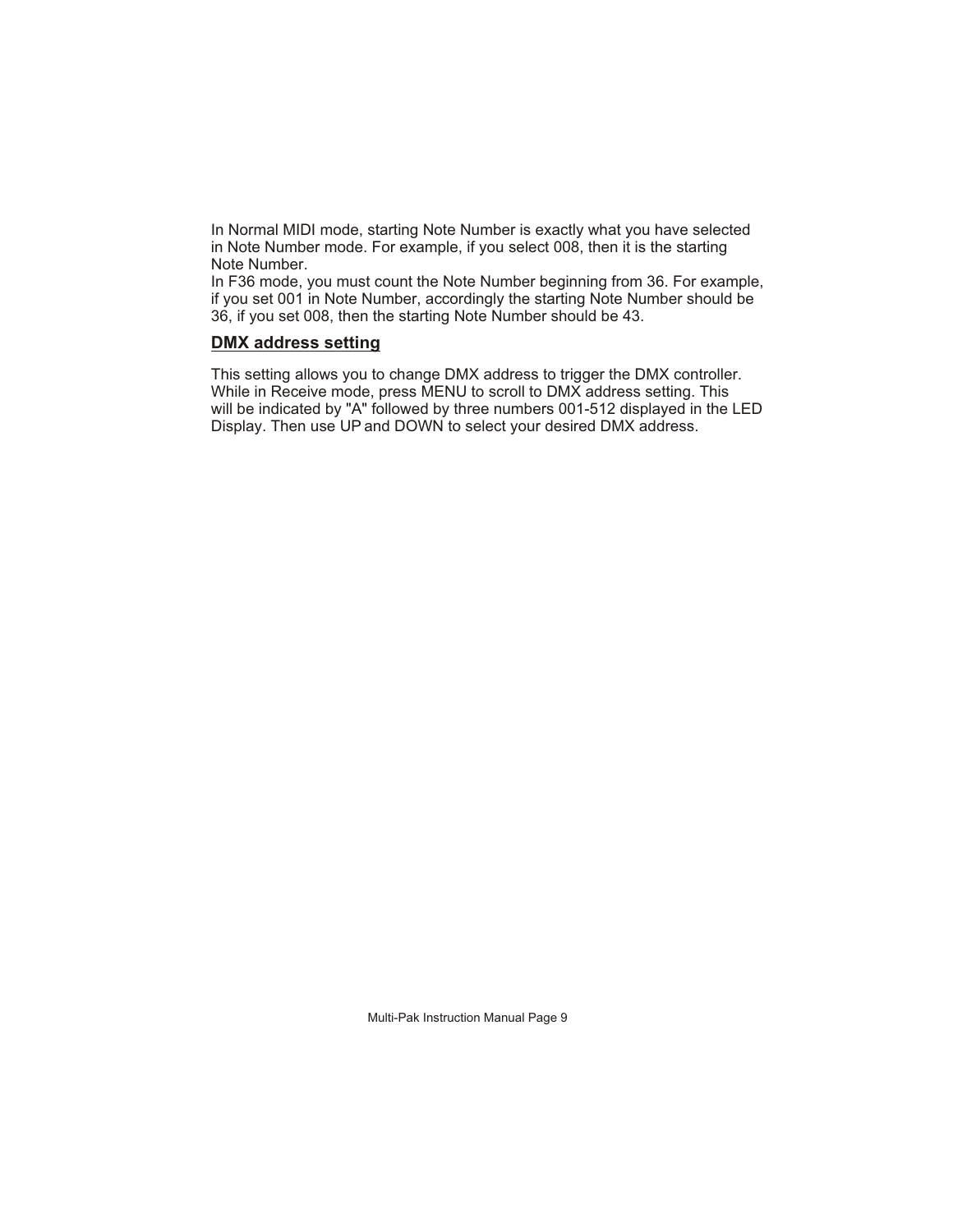## **Mounting Options:**

This unit has a sleek case design that makes it great for permanent or mobile application. Moreover, the back plate can be used to be removed and reversed. This function allows you to mount your unit to a tripod without the use of a clamp. To reverse the back plate, please follow the below procedures:



*Step 2:* Remove the Back plate from the unit

*Step 3:* Flip the back plate over and reattach to the unit.

*Step 4:* Line up the screw holes and fasten the four screws.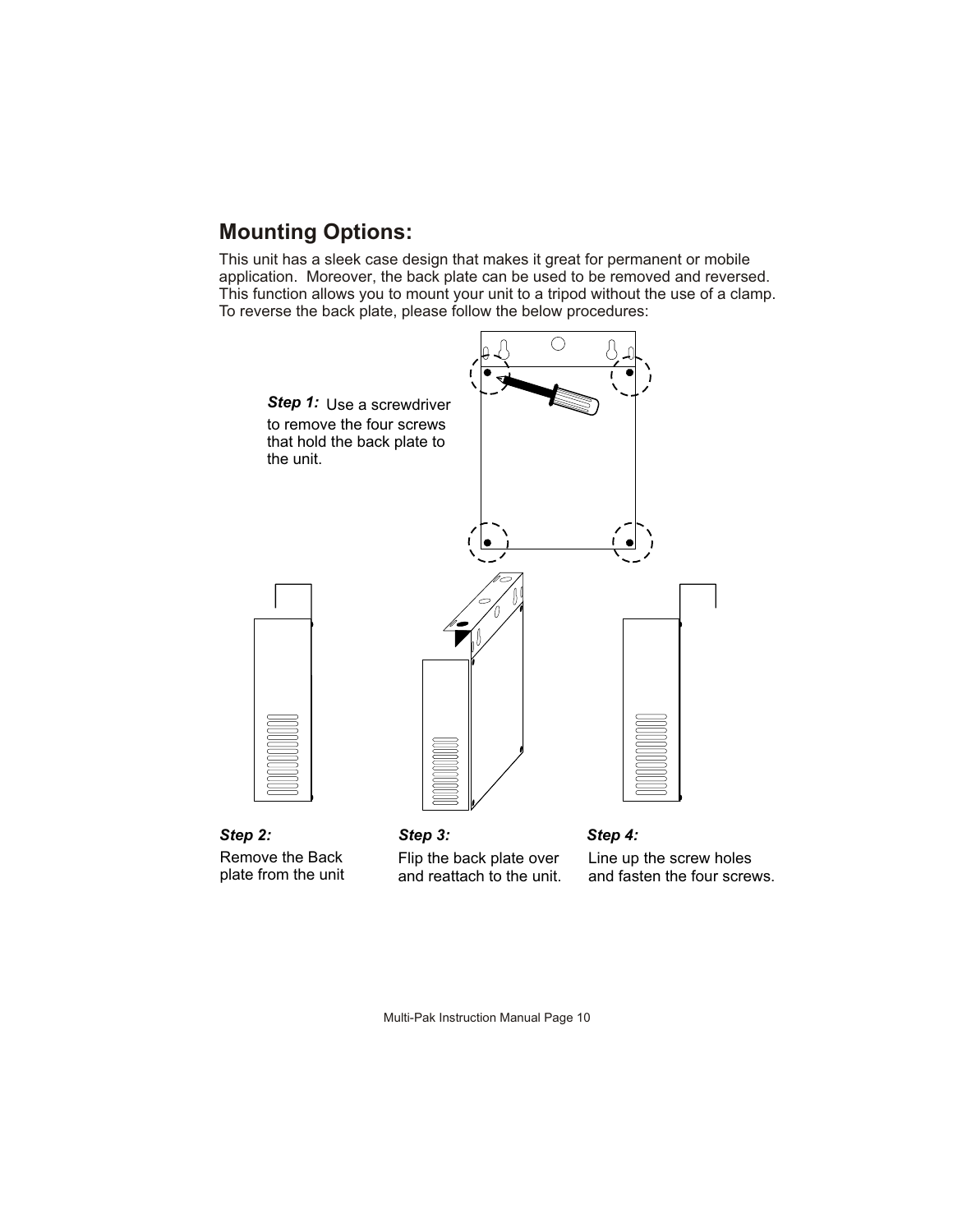**Technical Specifications:**

| <b>Specifications:</b> |                                                           |
|------------------------|-----------------------------------------------------------|
| <b>Power Input:</b>    | AC 230V~50Hz, 16A Max.                                    |
| <b>Power Outlet:</b>   | One Schuko sockets per channel,<br>total 4 output sockets |
| DMX In/ Out:           | 3-pin XLR socket(male & female)                           |
| <b>MIDI In/ Thru:</b>  | 5-pin DIN multiconnector                                  |
| <b>Channel Fuses:</b>  | One 6.3 A fuse per channel                                |
| <b>Accessory:</b>      | Infrared remote control (sold separately)                 |
| Size:                  | 260 x 210 x 75mm                                          |
| Weight                 | 3.1 Kgs                                                   |

*\*Please Note: Specifications and improvements in the design of this unit and this manual are subject to change without prior notice.*